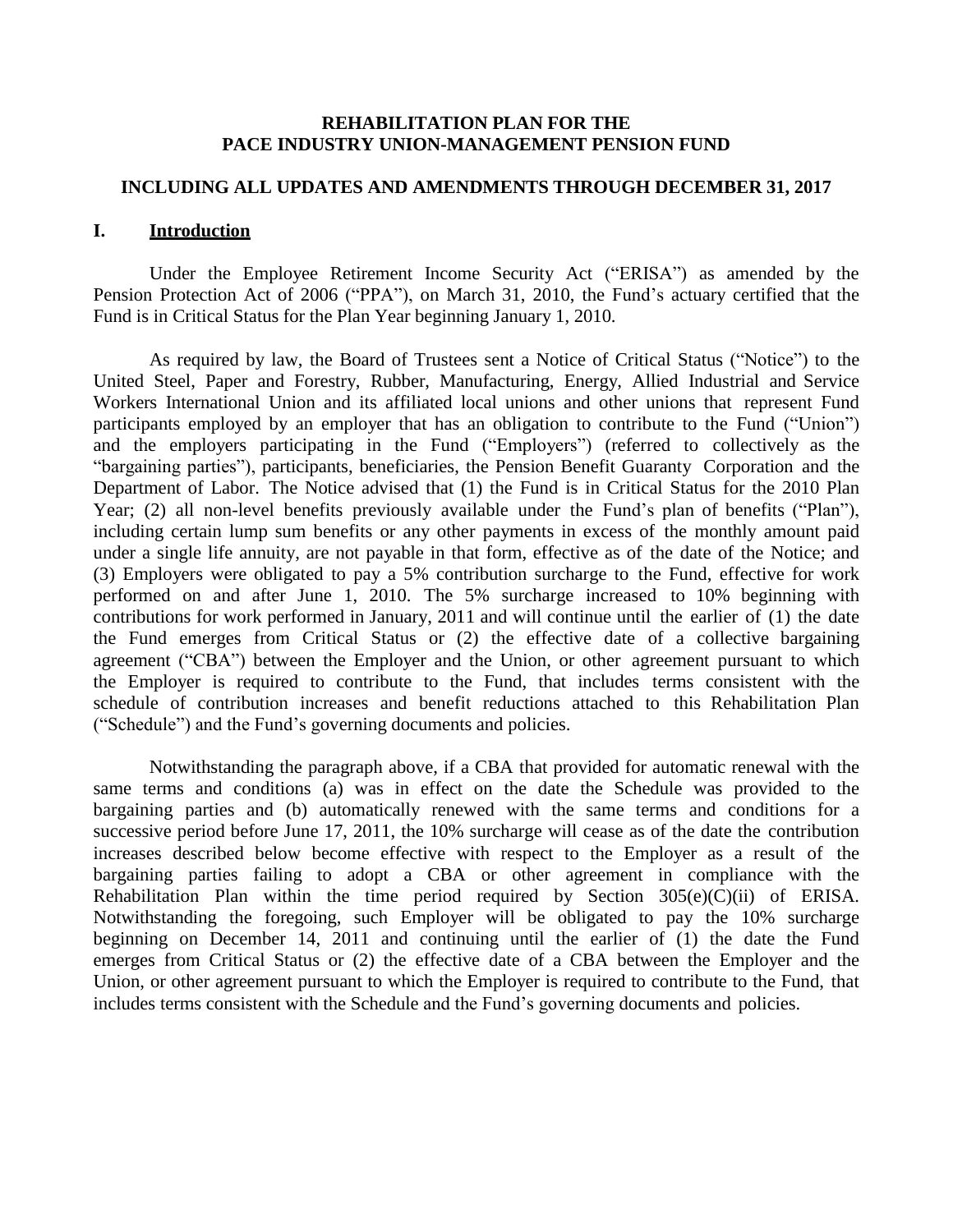Under ERISA, the Fund generally will be considered to have emerged from Critical Status when the Fund actuary certifies that the Fund is not projected to have an accumulated funding deficiency for the Plan Year, or any of the next nine Plan Years, using specified actuarial assumptions. Generally, the Fund must emerge from Critical Status by the end of its ten year Rehabilitation Period, as defined under ERISA. The Fund's Rehabilitation Period will begin on January 1, 2013 and end on December 31, 2022. However, the Fund's Board of Trustees has determined that based on reasonable actuarial assumptions, and upon exhaustion of all reasonable measures, the Fund cannot be reasonably expected to emerge from critical status by the end of the Rehabilitation Period. Therefore, the Board of Trustees adopted a Rehabilitation Plan described under ERISA Section 305(e)(3)(A)(ii) that consisted of reasonable measures to forestall the date of the Fund's possible insolvency (as defined by ERISA Section 4245).

The schedule of contribution increases and benefit reductions attached to this update to the Rehabilitation Plan ("Schedule") will be provided to the bargaining parties. Any new CBA entered into by the bargaining parties or any other agreement calling for participation in the Fund after it is so provided must reflect the terms of the most recently issued Schedule. In the case of an Employer that contributes to the Fund only with respect to employees who are not covered by a CBA, the Employer's agreement with the Fund providing for contributions to the Fund will be treated as a CBA that expires on the first day of the Plan Year after the Employer is provided the Schedule. If the bargaining parties cannot reach an agreement concerning the adoption of the Schedule, the Schedule is to be treated as the default Schedule and will become effective on the date specified in ERISA Section  $305(e)(3)(C)(ii)$ .

This update to the Rehabilitation Plan is based on Fund information as of January 1, 2012 and on reasonable assumptions about how the Fund's assets and liabilities will change in the coming years, particularly as a result of changes in the Fund's investment returns, which are dependent on the financial markets. The Board of Trustees will review the Fund's Rehabilitation Plan and will update the Rehabilitation Plan as required by law to the extent necessary for the Fund to continue to forestall possible insolvency. In addition, the Board of Trustees will continue to consider all options available to the Fund, including but not limited to reducing Fund expenditures, taking advantage of any changes in law, or exploring a merger with another plan. The Board of Trustees has the sole discretion to amend and construe the Rehabilitation Plan.

# **II. Alternatives Considered for Emerging From Critical Status During the Rehabilitation Period**

Prior to the initial adoption of the Rehabilitation Plan, the Board of Trustees considered reasonable measures for emerging from Critical Status during the Rehabilitation Period. The alternatives considered included projections by the Fund's actuary that are based on reasonable actuarial assumptions. For instance, in connection with the initial adoption of the Rehabilitation Plan, the Fund's actuary determined that, with no changes to the Fund's current plan of benefits ("Plan"), for the Fund to emerge from Critical Status by the end of the Rehabilitation Period, Employer contribution rates would have to be increased by 24% annually for each of the next ten years, ultimately increasing to a rate that is more than 859% of the current contribution rate. The Fund's actuary also determined that, with a 50% reduction in future benefit accruals, ten annual increases in Employer contribution rates of approximately 20% per year would be needed for the Fund to emerge from Critical Status by the end of the Rehabilitation Period. Alternatively, the Fund's actuary determined that, if all early retirement benefits were subject to a full actuarial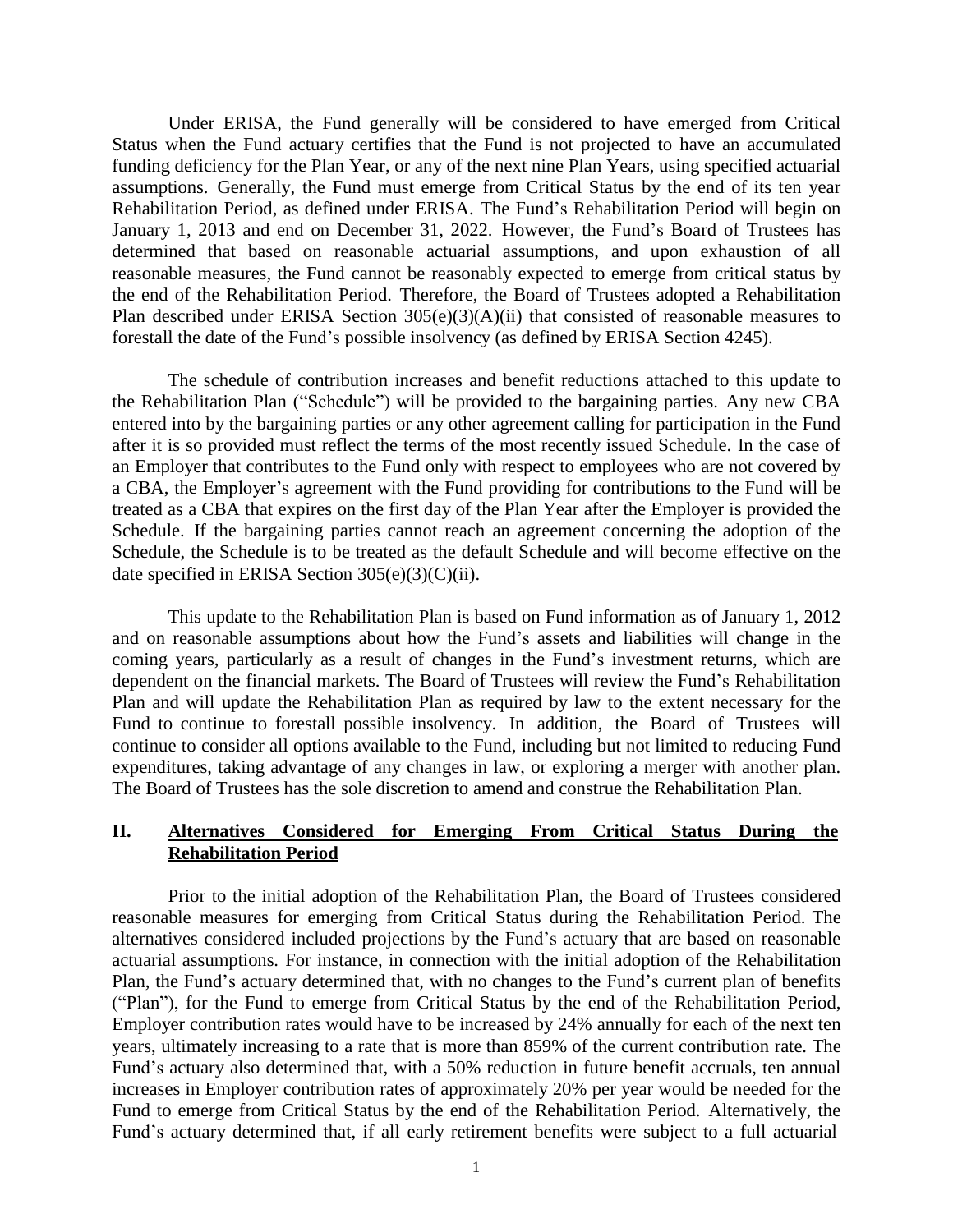reduction, and a 50% reduction in future accruals was implemented, there would need to be ten annual increases of approximately 16% in Employer contribution rates to emerge from Critical Status by the end of the Rehabilitation Period. The Fund's actuary determined that, if all adjustable benefits were eliminated and future benefit accruals are reduced to zero, the Fund would still require significant Employer contribution rate increases each year for ten years, to emerge from Critical Status by the end of the Rehabilitation Period.

The Board determined that any of these and similar measures were not reasonable. Previous experience has indicated that many of the groups participating in the Fund will not continue to participate in the Fund when presented with increases in contribution rates with no corresponding increases in future benefit accruals. The Fund's Board of Trustees previously took action to address the Fund's funding issues by requiring, for all CBAs effective January 1, 2006 or later, that groups participating in the Fund increase their contribution rates by 10% with no corresponding increase in future benefit accruals, or else a 25% reduction in participants' future benefit accrual rates would be implemented. Following this action, as of April 28, 2008, approximately 21% of the Employers withdrew from the Fund. They are unlikely to be agreed upon by the bargaining parties, and therefore the likely outcome of collective bargaining over these types of alternatives would be negotiated withdrawals from the Fund.

In connection with the initial adoption of the Rehabilitation Plan, the Fund's actuary determined that, if a mass withdrawal were to occur, and all withdrawal liability payments were collected (which is very unlikely), the Fund would not emerge from Critical Status and would become insolvent (as defined by ERISA Section 4245) in the year 2026. The Fund's actuary also determined that, if a mass withdrawal were to occur, and no withdrawal liability payments were collected, the Fund would not emerge from Critical Status and would become insolvent (as defined by ERISA Section 4245) in the year 2019. Based on the January 1, 2017 actuarial valuation, these dates are now 2030 and 2027, respectively. The Board understands that the Fund's ability to collect the full amount of withdrawal liability determined under Section 4211 of ERISA is limited to the scheduled payments under Section 4219 of ERISA, and is further impacted by the risk of non-payment due to withdrawn employers' insolvency. Based on reasonable expectations, the Fund is projected to become insolvent in September 2028.

In connection with the initial adoption of the Rehabilitation Plan, the Fund retained the services of an independent economic consultant to analyze data concerning the Fund's Employers, as well as data regarding the industries of the Fund's Employers, to determine whether it would be reasonable to expect groups participating in the Fund to negotiate the increased Employer contributions necessary for the Fund to emerge from Critical Status prior to the end of the Rehabilitation Period. The consultant concluded that a Rehabilitation Plan that increases contribution rates or decreases future benefit accruals by the amount necessary for the Fund to emerge from Critical Status during the Fund's Rehabilitation Period would likely result in withdrawals by the Fund's Employers.

The Board of Trustees has determined that the alternatives available to attempt to emerge from Critical Status by the end of the Rehabilitation Period would rather likely result in a mass withdrawal under ERISA. Therefore, the Board determined that, based on reasonable actuarial assumptions, and upon exhaustion of all reasonable measures, the Fund cannot reasonably be expected to emerge from Critical Status by the end of the Rehabilitation Period. Therefore, the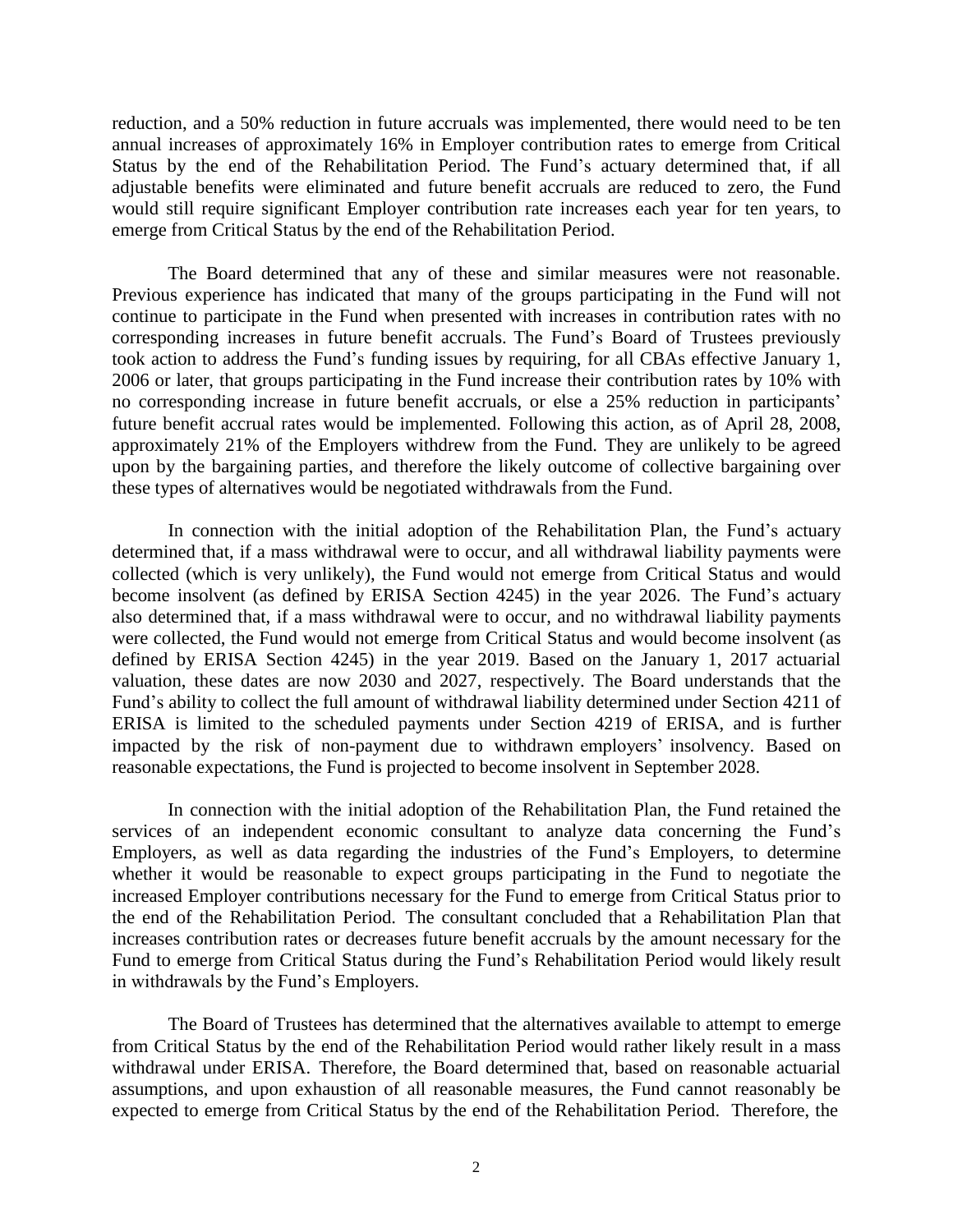Trustees have adopted a Rehabilitation Plan described under Section 305(e)(3)(A)(ii) of ERISA that consists of reasonable measures to forestall the date of the Fund's possible insolvency.

# **III. Schedule of Reasonable Measures to Emerge From Critical Status at a Later Time Or Forestall the Date of Insolvency**

The Board of Trustees has determined that all combinations of benefits reductions and contribution increases designed to have the Fund emerge from Critical Status at a later time, as contemplated by ERISA Section  $305(e)(3)(A)(ii)$ , would likely have the same impact as the alternatives considered to emerge by the end of the Rehabilitation Period – negotiated withdrawals from the Fund. The Trustees looked at a variety of decreases in benefit accruals, and they only affected the projected date of insolvency by a few months. Thus, rather than emerging from Critical Status at a later time, adoption of any of these alternatives by the Fund would likely only hasten the date of insolvency due to a mass withdrawal as discussed above. Instead, the Board of Trustees has agreed to implement a Schedule of future contribution rates and benefit levels that it believes are most likely to result in continued participation in the Fund. It believes that higher required contributions and lower benefits than called for by the Schedule are more likely to result in withdrawals from the Fund. If, instead of withdrawing, groups continue to participate in the Fund, this will forestall insolvency as compared to the level of contributions and benefits in effect prior to the adoption of the Rehabilitation Plan on July 19, 2010, and the Fund would avoid a mass withdrawal and thus forestall insolvency as compared with the effect of a mass withdrawal. Therefore, the Board is adopting reasonable measures to forestall possible insolvency.

The contribution rate increases required by the attached Schedule are unchanged from the contribution rate increases required by the Schedule updated by the Trustees in November 2016, which in turn were unchanged from the rate increases required by the Schedule update by the Trustees in November 2015, 2014, 2013, 2012, and 2011 and the Schedule of the original Rehabilitation Plan adopted on July 19, 2010. Under the Schedule, the Fund is currently projected to become insolvent in the year 2031. This projected insolvency date, which is based on current economic conditions and the current legal framework that applies to the Fund, reflects that the Schedule forestalls the September 2028 insolvency date for the Fund that is projected to occur in the event of a mass withdrawal, based on the Board of Trustees' reasonable expectations regarding the collection of withdrawal liability. The Board of Trustees expects that changes will occur between now and 2031 and it is hoped that those changes will avoid the current projected date of insolvency.

The Schedule will also be treated as the default schedule for the purposes of ERISA Section  $305(e)(3)(C)(iii)$  since the default schedule described in Section  $305(e)(1)$  would not be a reasonable measure. As such, following the date the bargaining parties receive this Schedule, if the Schedule is not adopted by the bargaining parties within 180 days after the CBA (or other agreement, as applicable) providing for an Employer's contributions to the Fund that was in effect when the Fund entered Critical Status expires, the contribution increases set forth in the Schedule will apply beginning 180 days after the date on which the CBA expires, or as otherwise permitted by applicable law.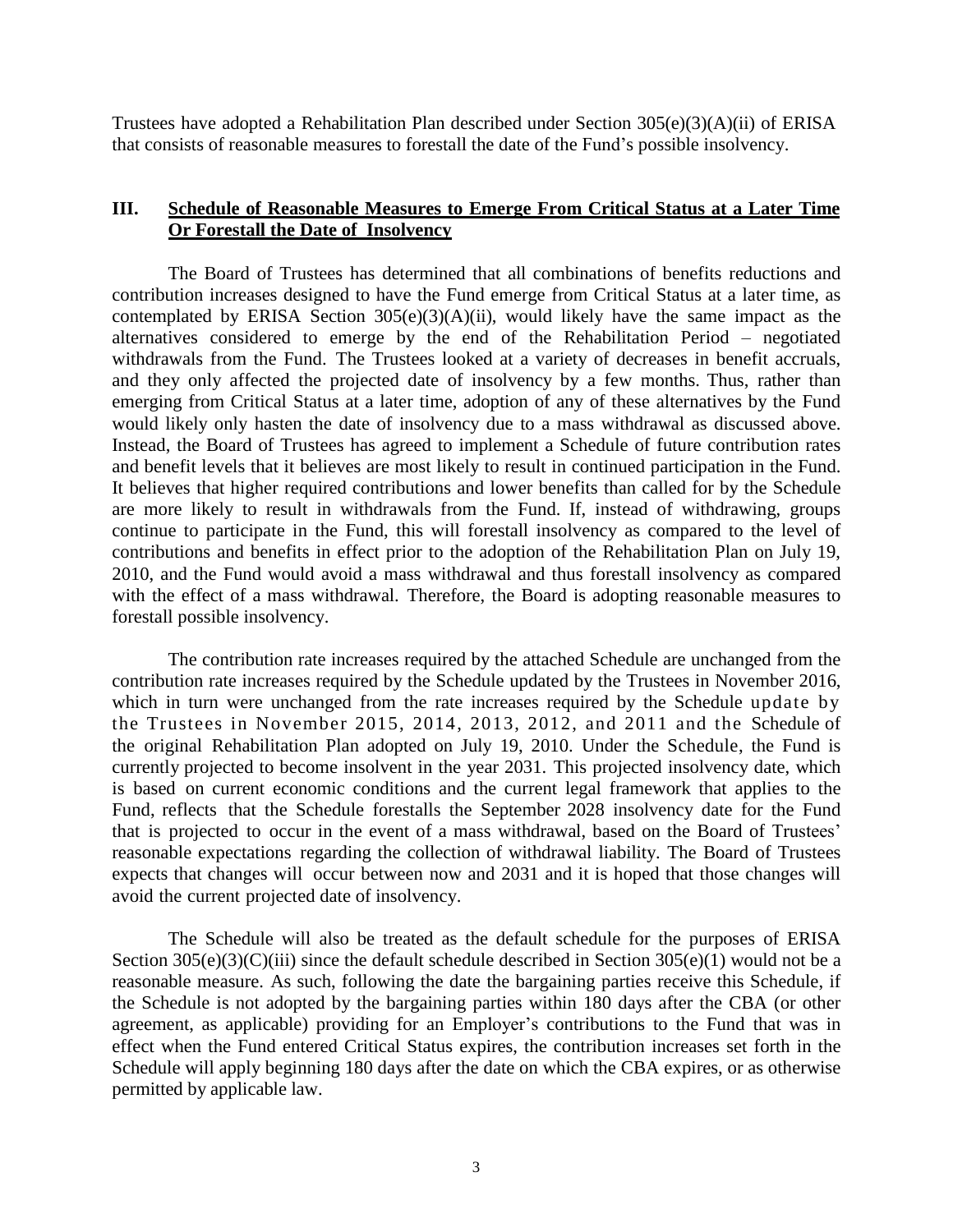In addition, in the event an Employer withdraws during a Plan Year when the Fund has an accumulated funding deficiency, as determined under Section 304 of ERISA, the Employer shall be responsible for its pro rata share of such deficiency in addition to any withdrawal liability determined under Section 4211 of ERISA. The pro rata share is determined by multiplying the accumulated funding deficiency and subsequent changes in that accumulated funding deficiency that arose in any Plan Year prior to the year in which the Employer withdraws, by the ratio of the withdrawn Employer's contributions made to the Fund to the total Employer contributions received by the Fund, in each applicable Plan Year prior to the Plan Year of withdrawal.

#### **IV. Standards for Meeting the Requirements of this Rehabilitation Plan**

The Fund will make adequate progress, to the extent reasonable based on financial markets activity and other relevant factors, toward enabling the Fund to forestall insolvency past the projected insolvency date set forth in Section II and in connection with this goal, the Board of Trustees will monitor the Fund's required contribution rate increases and benefits.

### **V. Application of Rehabilitation Plan to Future Agreements**

Notwithstanding any other provision of this Rehabilitation Plan, if a CBA providing for contributions to the Plan in accordance with the Rehabilitation Plan schedule expires while the Plan is still in critical status and the bargaining parties fail to adopt a contribution schedule with terms consistent with the updated Rehabilitation Plan and its schedules, then the contribution schedule under the expired CBA, as updated and in effect on the date the CBA expires, is implemented 180 days after the date on which the CBA expires.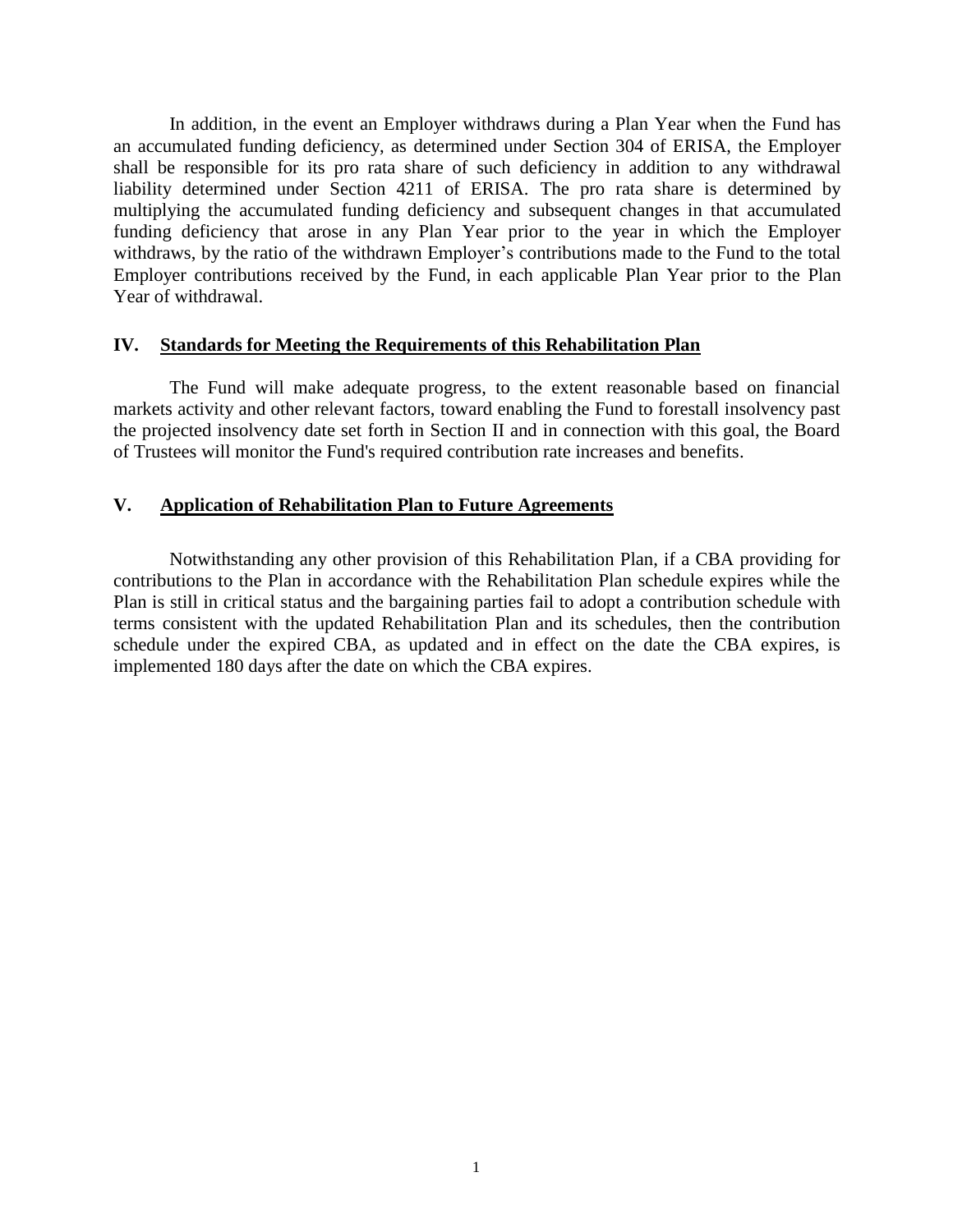# **REHABILITATION PLAN FOR THE PACE INDUSTRY UNION-MANAGEMENT PENSION FUND SCHEDULE**

All capitalized terms below, not otherwise defined, have the meaning in the PACE Industry Union-Management Pension Plan ("Plan").

## **I. Schedule of Contribution Increases**

Contribution rates will increase as follows, with no corresponding increase in Benefit Level or Pension Accrual Rate. The Board of Trustees of the Fund shall determine what benefit increases, if any, will be provided to Participants covered by a collective bargaining agreement ("CBA") that provides for contributions in excess of those required by this Schedule. For the purpose of this Schedule, in the case of an employer participating in the Fund ("Employer") that contributes to the Fund only with respect to employees who are not covered by a CBA, the Employer's agreement with the Fund providing for contributions to the Fund will be treated as a CBA that expires on the first day of the Plan Year beginning after the Employer is provided this Schedule.

A. The following applies to CBAs that expire after July 30, 2010. For this purpose, if a CBA provides for automatic renewal with the same terms and conditions for successive periods, the CBA will be treated as having expired at the end of the term in effect on July 30, 2010.

- 1. Effective for contributions for work performed on and after the first day of the month immediately following the earlier of—
	- (a) the date on which the CBA in effect as of July 30, 2010 expires; or
	- (b) the effective date of any successor CBA negotiated after the CBA in effect as of July 30, 2010, but in no event earlier than July 30, 2010,

the contribution rate shall increase by 10% over the last rate(s) in effect under the CBA in effect as of July 30, 2010.

- 2. Effective for contributions for work performed after December 31, 2015, the contribution rate shall increase by an additional 5% of the last rate in effect under the CBA in effect on July 30, 2010, resulting in a cumulative increase of 15% over the last rate in effect under the CBA in effect as of July 30, 2010.
- 3. This Schedule shall be imposed in the absence of an agreement by the United Steel, Paper and Forestry, Rubber, Manufacturing, Energy, Allied Industrial and Service Workers International Union, or one of its affiliated local unions, other unions that represent Plan participants employed by an employer that has an obligation to contribute to the Fund ("Union"), and the Employers, (all referred to collectively as the "bargaining parties") 180 days after the expiration of a CBA that was in effect when the Fund entered Critical Status. In such an event, the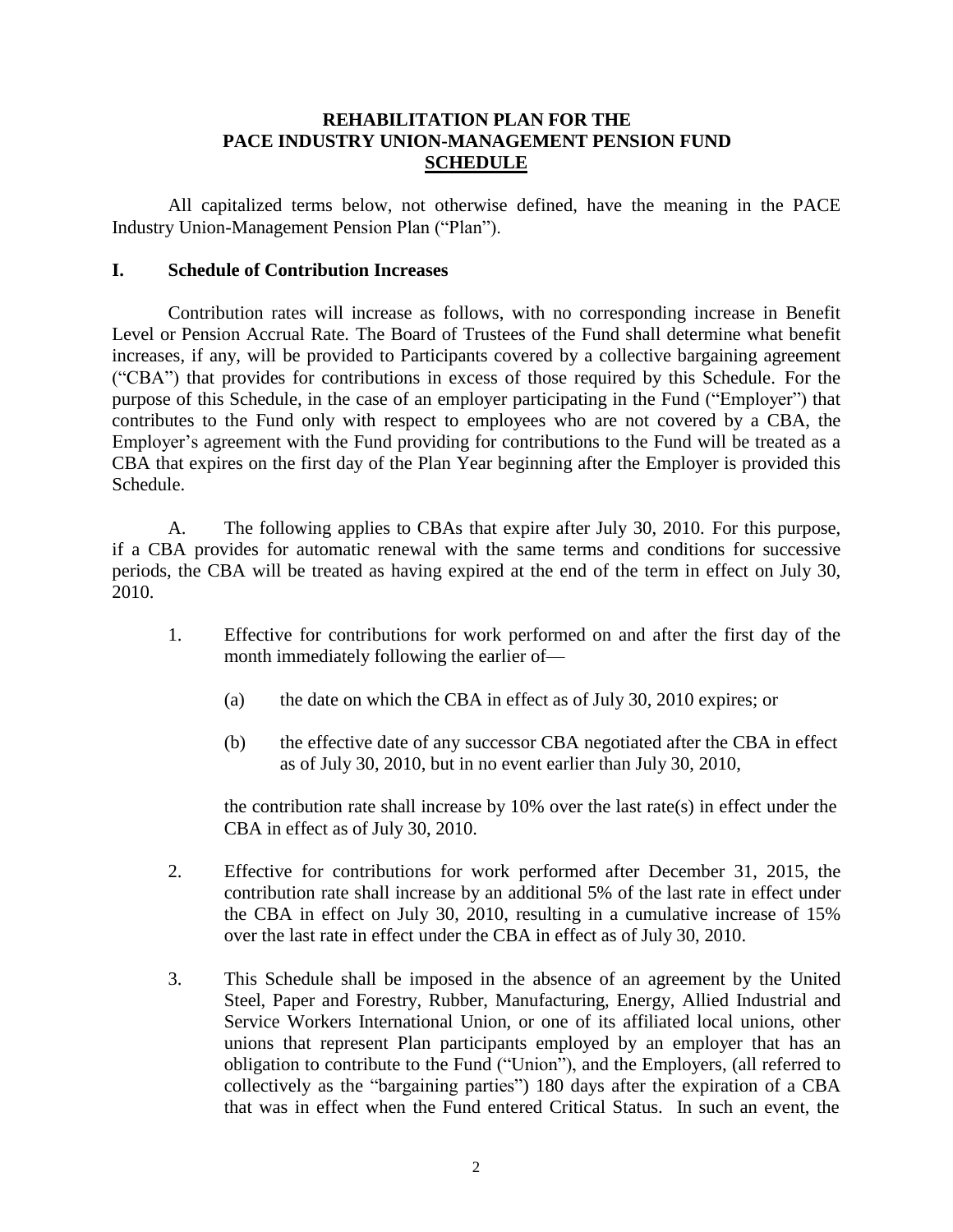effective date of the first contribution increase shall be 180 days after the date on which the CBA in effect as of the date this Schedule is provided to the bargaining parties expires, or as otherwise permitted by applicable law. The amount of the first contribution increase will be actuarially adjusted to a rate that is actuarially equivalent to that which the Employer would have contributed under this Schedule had the contribution increase become effective for work performed on and after the first day of the month after the CBA in effect as of the date this Schedule is provided to the bargaining parties expired. If, after the date this Schedule is imposed pursuant to this Section  $I(A)(3)$ , the collective bargaining parties adopt a CBA or other agreement consistent with Sections  $I(A)(1)$  and  $(2)$ that includes a retroactive effective date for the contribution increases described in Sections  $I(A)(1)$  and (2), this Section  $I(A)(3)$ , including the actuarial increase described herein, shall not apply, retroactive to the date this Schedule was imposed.

B. Notwithstanding Section I(A) above, the following applies to CBAs of bargaining parties that had a CBA in effect at the time the Fund was certified in Critical Status on March 31, 2010 that expired prior to July 30, 2010 and no successor agreement had been entered into as of July 30, 2010. For this purpose, if a CBA expired prior to March 31, 2010 and no successor agreement had been entered into as of July 30, 2010, the CBA will be treated as in effect on March 31, 2010.

- 1. Effective for contributions for work performed after July 31, 2010, the contribution rate shall increase by 10% over the last rate in effect under the last CBA that expired prior to July 30, 2010.
- 2. Effective for contributions for work performed after December 31, 2015, the contribution rate shall increase by an additional 5% of the last rate in effect under the last CBA that expired prior to July 30, 2010, resulting in a cumulative increase of 15% over the last rate in effect under the last CBA that expired prior to July 30, 2010.
- 3. This Schedule shall be imposed in the absence of an agreement by the bargaining parties 180 days after the expiration of a CBA that was in effect when the Fund entered Critical Status. In such an event, the effective date of the first contribution increase shall be 180 days after the expiration of a CBA that was in effect when this Schedule is provided to the bargaining parties, or as otherwise permitted by applicable law. The amount of the first contribution increase shall be actuarially adjusted to a rate that is actuarially equivalent to that which the Employer would have contributed under this Schedule had its contribution increase become effective for work performed on and after the first day of the month after the CBA in effect as of the date this Schedule is provided to the bargaining parties expired. If, after the date this Schedule is imposed pursuant to this Section I(B)(3), the collective bargaining parties adopt a CBA or other agreement consistent with Sections  $I(B)(1)$  and (2) that includes a retroactive effective date for the contribution increases described in Sections  $I(B)(1)$  and  $(2)$ , this Section I(B)(3), including the actuarial increase described herein, shall not apply, retroactive to the date this Schedule was imposed.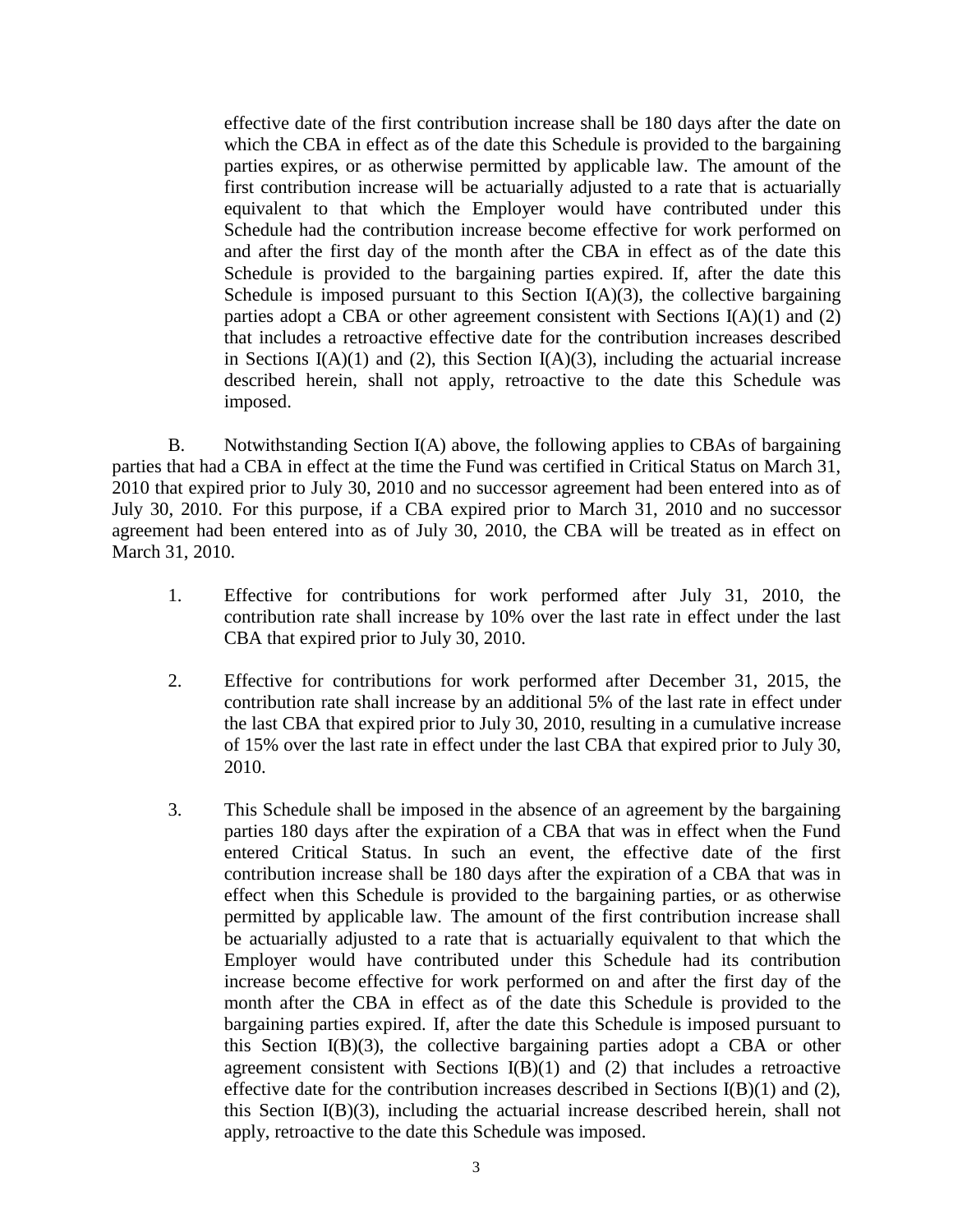C. For an employer that is not an Employer as of the date this Schedule is provided to the bargaining parties and that negotiates a CBA that first provides for contributions to the Fund on or after the date this Schedule is provided to the bargaining parties, the Board of Trustees will make a determination regarding the applicable contribution rates and Benefit Levels or Pension Accrual Rates that will apply with respect to such group prior to accepting a CBA that provides for contributions to the Fund.

D. In the event an Employer withdraws during a Plan Year when the Fund has an accumulated funding deficiency, as determined under Section 304 of ERISA, the Employer shall be responsible for its pro rata share of such deficiency in addition to any withdrawal liability determined under Section 4211 of ERISA. The pro rata share is determined by multiplying the accumulated funding deficiency and subsequent changes in that accumulated funding deficiency that arose in any Plan Year prior to the year in which the Employer withdraws, by the ratio of the withdrawn Employer's contributions made to the Fund to the total Employer contributions received by the Fund, in each applicable Plan Year prior to the Plan Year of withdrawal.

# **II. Benefit Reductions**

Participants with a Pension Starting Date before September 1, 2010, who do not return to Covered Employment, and their Beneficiaries and Spouses, will not be affected by the benefit reductions set forth below.

A. Effective for Pension Starting Dates on or after September 1, 2010, for all Participants, including participants who accrued benefits under a plan that merged into the Fund, regardless of when they terminated Covered Employment or otherwise ceased to be active Participants:

> Elimination of Non-Social Security Disability Pension. If a Participant does not receive a disability award issued by the Social Security Administration, he or she will not be entitled to retire on a disability pension, including the Disability Pension described in Article IV, Sections 11 and 12 of the Plan, Appendix A, Article III, and Appendix B, Section 3.03 or a disability pension offered under the terms of a prior version of the Plan or a plan that merged into the Fund.

B. Effective for Pension Starting Dates on or after January 1, 2011, for all Participants, including participants who accrued benefits under a plan that merged into the Fund, regardless of when they terminated Covered Employment or otherwise ceased to be active Participants:

1. Reduction of Early Retirement Pension and Deferred Pension. The Early Retirement Pension under Article IV, Sections 7 and 8 and the Deferred Pension that starts before a Participant's Normal Retirement Age under Article IV, Sections 9 and 10 of the Plan, and any prior versions of the Plan, shall be in an amount determined based on the Regular Pension (described under Article IV, Sections 3 and 4 of the Plan) to which the Participant would be entitled if he had attained his Normal Retirement Age at the time of his retirement, reduced by  $\frac{1}{2}$  of 1% for each month by which the Participant is younger than age 65 on the day his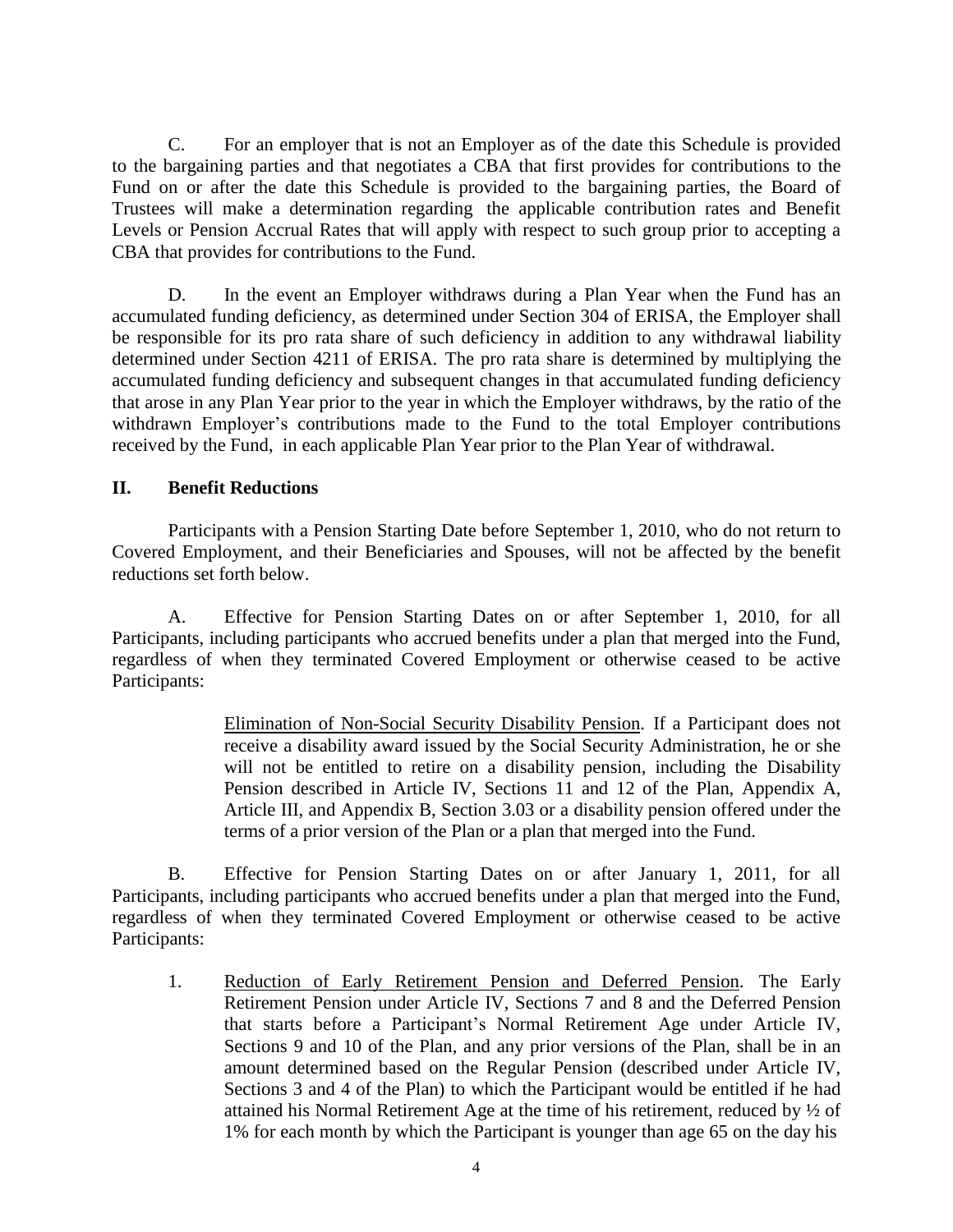Early Retirement Pension or Deferred Pension starts. For an Age Pension under Appendix B, Section 3.02, in addition to the reductions applied for a Participant who has not attained age 60 on or before the Participant's Pension Starting Date, if the Participant has not attained age 65 on or before the Participant's Pension Starting Date, the amount of the Participant's Age Pension shall be reduced by ½ of 1% for each month by which the Participant is younger than age 65 and older than age 60. If a Participant commences his pension benefit with an effective date on or after January 1, 2011 and receives an early retirement benefit under the terms of a plan that merged into the Fund, the Participant will receive the lesser of the benefit calculated under the terms of the merged plan or the benefit calculated based on the benefit the Participant would receive at normal retirement age, reduced by ½ of 1% for each month by which the Participant is younger than age 65.

#### A group that

- (a) formerly participated in Programs A or D; and
- (b) on or after January 1, 2008, subsequently commenced participation in Programs B, C, E or F on behalf of Covered Employees,

may enter into a CBA before January 1, 2011 that provides for recommencement of participation in Program A or D on behalf of Covered Employees, effective January 1, 2011, if the contribution rate provided for in such a CBA under Program A or D results in the same Benefit Level or Pension Accrual Rate as when the CBA provided for participation in Program B, C, E or F. In the event such transfer occurs, the employer shall continue to contribute at the rate specified in its CBA for Program B, C, E, or F, as applicable, but the required 10% and 5% contribution increases under Section I (A) shall not apply.

- 2. Elimination of Service Pension. The provisions of the Plan, set forth in Article IV, Sections 5 and 6, and any prior versions of the Plan, that provide for a Service Pension to Participants in Programs D, E, or F who are age 62 or older and have earned at least 20 or more years of Vesting Credit or Pension Credit, or who at any age have earned 30 or more years of Vesting Credit or Pension Credit, shall not apply. Any similar provision in a plan that merged into the Fund that provides that, prior to normal retirement age, a participant will receive the same monthly amount he would receive at normal retirement age provided that specified service requirements are met, shall not apply.
- 3. Elimination of Normal Pension for Program G covered Participants covered by Plan 62 who are under age 65. The provisions of the Plan, set forth in Appendix A, Exhibit 1, Section 6, and any prior versions of the Plan, that provide for a Normal Pension for Program G covered Participants covered by Plan 62 who have attained age 62 and have at least 5 years of Pension Credit (including one year of Future Service Credit), shall not apply. Any similar provision in a plan that merged into the Fund that provides that, prior to normal retirement age, a participant will receive the same monthly amount he would receive at normal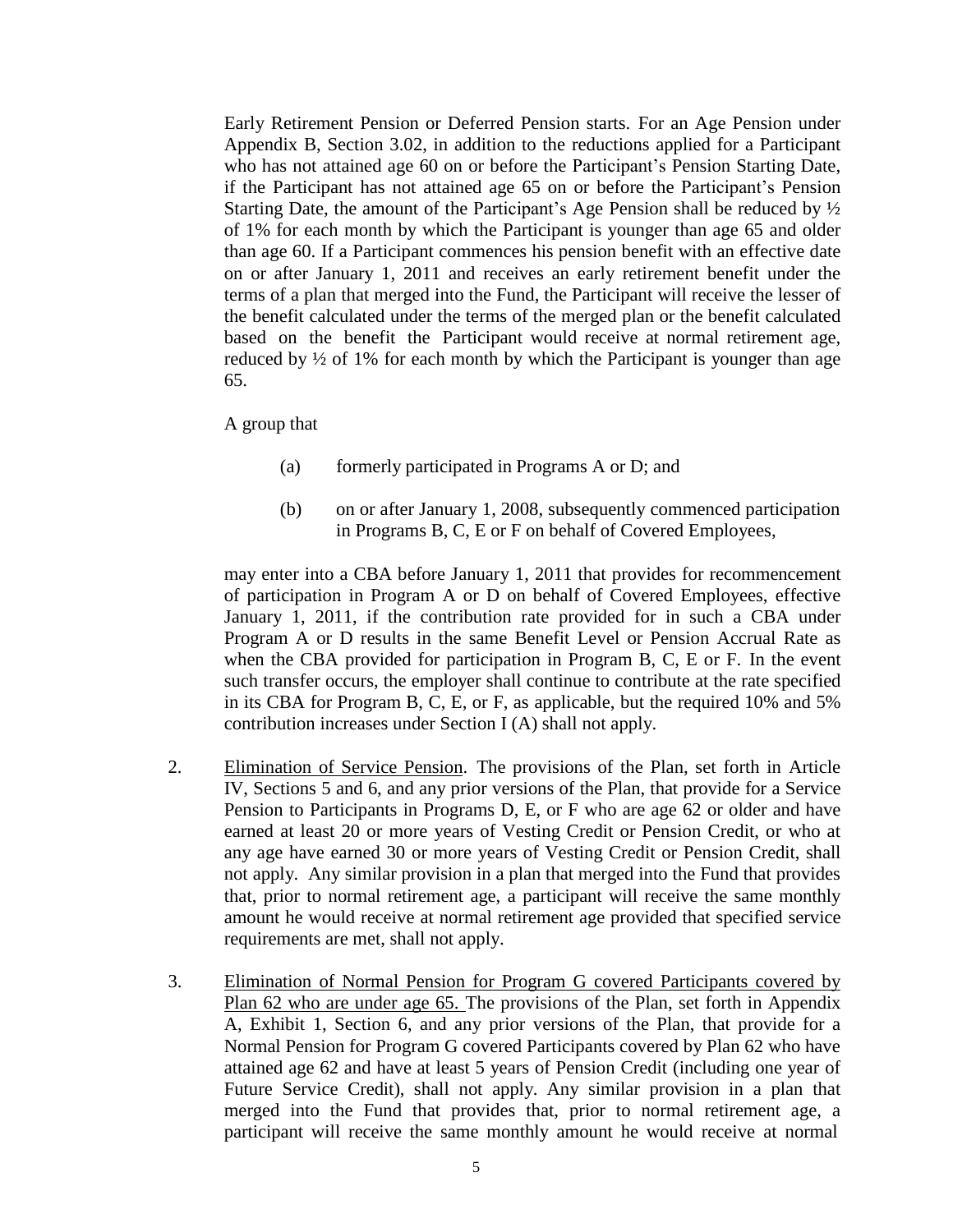retirement age provided that specified service or pension credit requirements are met, shall not apply to benefits accrued on or after January 1, 2011.

4. Elimination of Post-Retirement Payment Guarantees. The 60 and 120 certain payments guarantees in Article IV, Sections 13, 19 and 21 and Appendix A, Sections 6.1 and 6.2 of the Plan, and any prior versions of the Plan, shall not apply. Effective for benefit commencement dates on or after January 1, 2011, all other subsidized post-retirement payment guarantees offered under a plan that merged into the Fund, shall not apply. For the purpose of this paragraph, a postretirement payment guarantee is considered "subsidized" unless, under the terms of the applicable Plan or merged plan, the life annuity associated with the postretirement payment guarantee is actuarially reduced so that the actuarial value of the life annuity and post-retirement payment guarantee is equal to, or less than, the actuarial value of the life annuity under the terms of the applicable Plan or merged plan without a post-retirement payment guarantee. In addition, if a plan that merged into the Fund did not offer a life annuity form of benefit without a post-retirement payment guarantee, all post-retirement payment guarantees under such prior merged plan are considered "subsidized" for the purpose of this paragraph.

Because the payment guarantees specified above will not apply, the actuarial value of the normal form of benefit for Programs A-G is reduced. Therefore, all optional forms of benefit payment that are determined based on the value of the normal form of benefit for Programs A-G will be similarly reduced. All optional forms of benefit payment that are determined based on the actuarial value of a normal form of benefit under a plan that merged into the Fund that was reduced under this subsection 4, will be similarly reduced.

- 5. Elimination of Subsidized "Pop-Up" Benefit. The subsidized "pop-up" benefit in Article IV, Section  $15(a)(v)(B)$  of the Plan, and any prior versions of the Plan, providing that Participants who are receiving a Husband and Wife form of benefit payment and whose spouse predeceases them will receive an unreduced single life annuity, shall not apply. Any similar subsidized "pop-up" benefit under a plan that merged into the Fund shall not apply. However, Participants who elect a Husband and Wife form of benefit, 100% Surviving Spouse payment form, or other applicable form benefit offered under a prior merged plan, will be offered the opportunity to elect an unsubsidized "pop-up" benefit that will result in a reduction in their monthly benefit to account for the "pop-up" feature. For the purpose of this paragraph, a "pop-up" benefit offered under the applicable Plan or merged plan is considered "subsidized" unless the form of benefit associated with the "pop-up" is actuarially reduced so that the actuarial value of the form of benefit with the "pop-up" is equal to, or less than, the actuarial value of the same form of benefit offered without the "pop-up."
- C. Effective for Hours of Service earned on and after January 1, 2011:
- 1. Future Benefit Accruals. For all Participants in Programs A-G, rather than the rules in Article IV, Sections 1 and 2(b) and Appendix A, Section 3.3 of the Plan,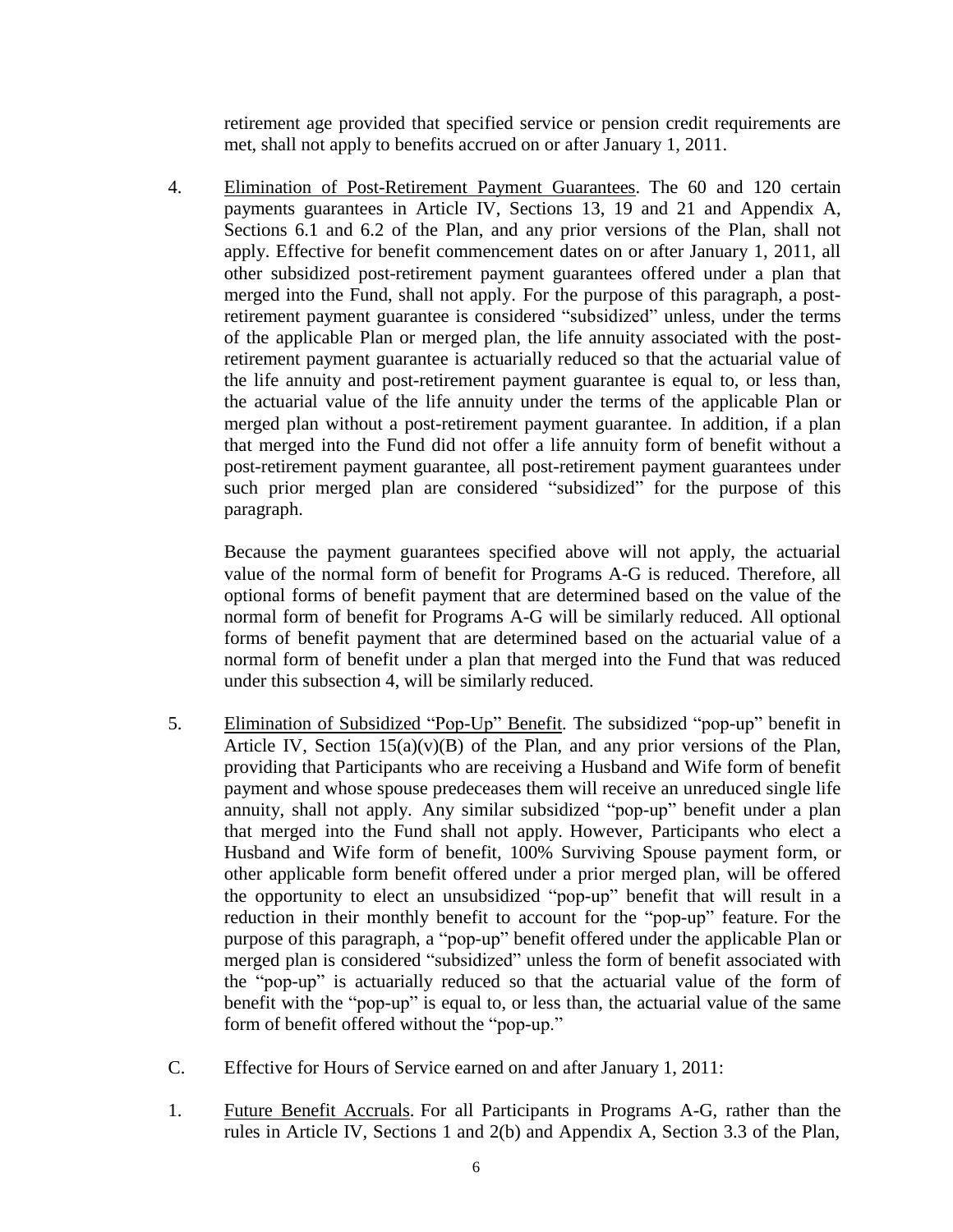future benefit accruals will be based on the contribution rate(s) in effect for the Plan Year in which the benefit is accrued, in the same manner as set forth in Article IV, Section 2(a) of the Plan.

For Participants in Programs A-G, for purposes of determining a Participant's accrued benefit as of December 31, 2010, the applicable Benefit Level under Article IV, Section 1(a)(ii) and Pension Accrual Rate under Appendix A, Section 3.3 shall be determined as of December 31, 2010.

2. Increase in Hours of Service Required to Treat Highest Contribution Rate as Average Hourly Contribution Rate. The provisions of the Plan in Article IV, Section  $2(a)(ii)$  providing that, if a Participant is credited with at least 1,760 Hours of Service at the highest contribution rate in any calendar year, then such highest contribution rate shall be considered his Average Hourly Contribution Rate for that calendar year, shall require at least 2,040 Hours of Service, rather than 1,760.

Notwithstanding the above, upon a determination by the Board of Trustees after July 30, 2010 that facts and circumstances warrant an exception from this provision based on the particular facts and circumstances, the Board of Trustees may provide for such an exception in an existing or future amendment to the Plan.

3. Increase in Hours of Service Required for Pension Credit for Accrual Purposes. Rather than the rules in Article III, Section 2 and Appendix A, Section 4.4 of the Plan, Participants will receive credit for Future Service as follows:

| Hours of Service for    |                       |
|-------------------------|-----------------------|
| Which Contributions Are | Quarters of           |
| Due in Calendar Year    | Credit                |
|                         |                       |
| $2,040$ or more         |                       |
| $1,530 - 2,039$         | 3                     |
| $1,020 - 1,529$         | $\mathcal{D}_{\cdot}$ |
| $510 - 1,019$           | 1                     |
| Less than 510           |                       |

Notwithstanding the above, upon a determination by the Board of Trustees after July 30, 2010 that facts and circumstances warrant an exception from this provision based on the particular facts and circumstances, the Board of Trustees may provide for such an exception in an existing or future amendment to the Plan.

4. Elimination of Credit for Periods of Absence from Covered Employment Due to Disability. Participants will no longer be credited for periods of absence from Covered Employment due to disability as if they were periods of work in Covered Employment, as provided in Article III, Section 5(a)(ii) and Article IV, Section 11(a)(iv), except to the extent such periods of absence from Covered Employment constitute Hours of Service for paid non-working time under Article I, Section 12(b).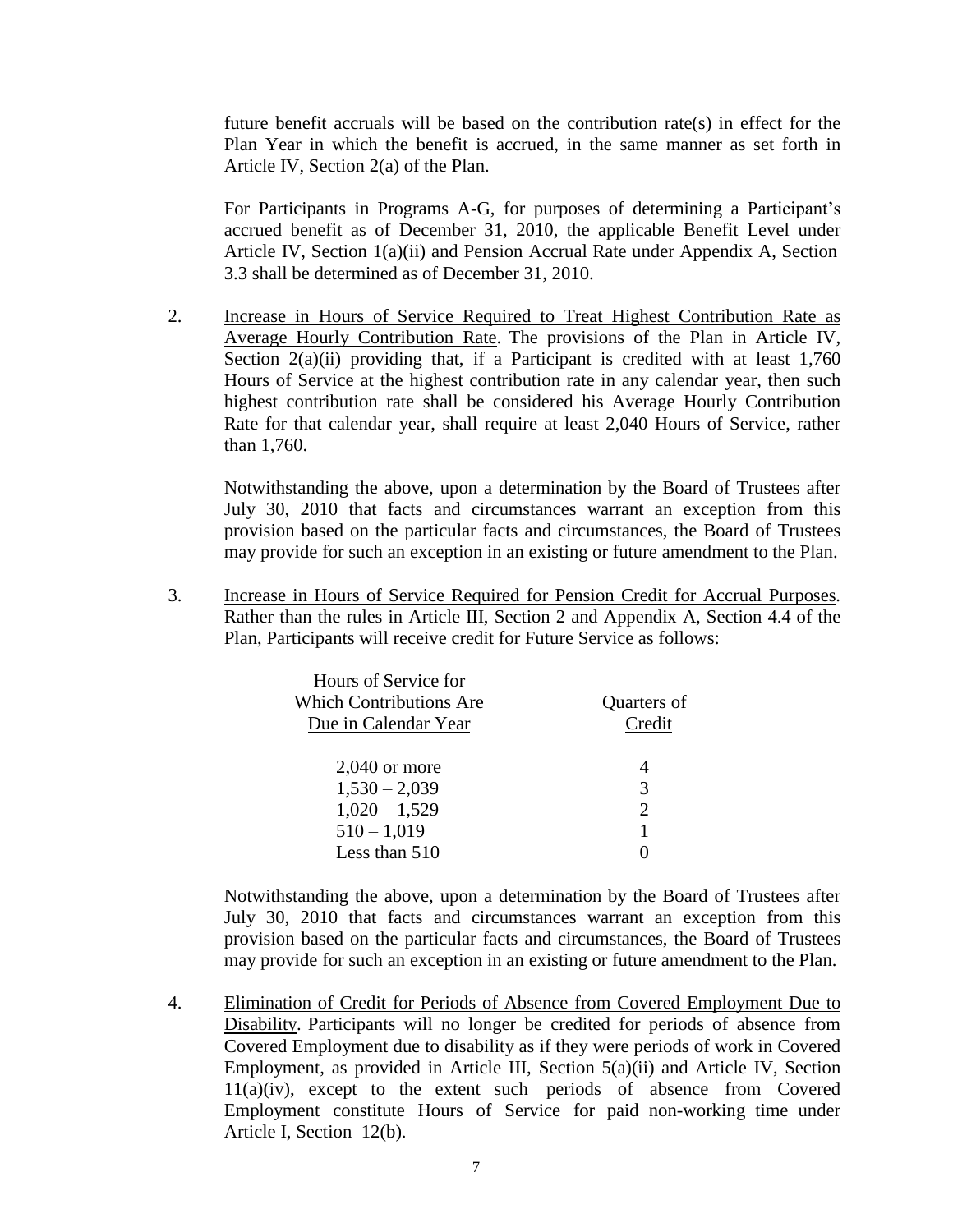- 5. Elimination of Partial Years of Vesting Service. In a calendar year after the Contribution Date, a Participant must complete 1,000 Hours of Service in Covered Employment to receive one year of Vesting Service. There shall be no partial years of Vesting Service as previously provided under Appendix A, Section 4.6 of the Plan.
- 6. Elimination of "90 Day Rule." The provisions of the Plan, set forth in Article IV, Section 1(a)(ii), that result in a Participant's eligibility for a higher Benefit Level, corresponding to an increased Employer contribution rate, if the Participant was credited with an Hour of Service during the ninety (90) day period immediately preceding the change in Benefit Level and certain additional requirements are met, shall not apply.
- 7. Increase in Hours Required to Receive Higher Benefit Level. The provisions of the Plan, set forth in Article IV, Section 1(a)(iii), that result in a Participant's eligibility for a higher Benefit Level if the Participant was credited with at least 880 hours for which contributions were required to be made to the Pension Fund under that Benefit Level over a period of two consecutive calendar years, shall not apply.

D. Effective on and after January 1, 2011 for all Participants, including participants under a plan that merged into the Fund, regardless of when they terminated Covered Employment or otherwise ceased to be active Participants:

- 1. Elimination of Preretirement Lump Sum Death Benefit. The preretirement lump sum death benefits for beneficiaries of single Participants in Article IV, Section 17 and Appendix A, Section 5.4 of the Plan and the preretirement lump sum death benefit for beneficiaries of Participants in Program H who continue to be credited with an Account Balance at the time of their death in Appendix B, Section 6.03 of the Plan in effect prior to February 1, 2011, shall not apply.
- 2. Elimination of 60 Month Preretirement Death Benefit. The 60 month preretirement death benefit for beneficiaries of single Participants in Appendix A, Section 5.4 of the Plan shall not apply.

E. Effective February 1, 2011, for all Program H Participants, the non-Vested Withdrawal Benefit in Appendix B, Section 3.13(a) of the Plan in effect prior to February 1, 2011, is eliminated.

F. The following benefit reductions shall apply to all benefits payable to a participant who has accrued a benefit under a plan that merged into the Fund ("Merged Plan") and whose Pension Starting Date is on or after the date that is 30 days following the date that the Plan provides the participant with a notice of the reductions ("Merged Plan Participants"):

> 1. For all Merged Plan Participants whose accrued benefit under the Plan is attributable to service both before and after the date on which the Merged Plan merged into the Fund: